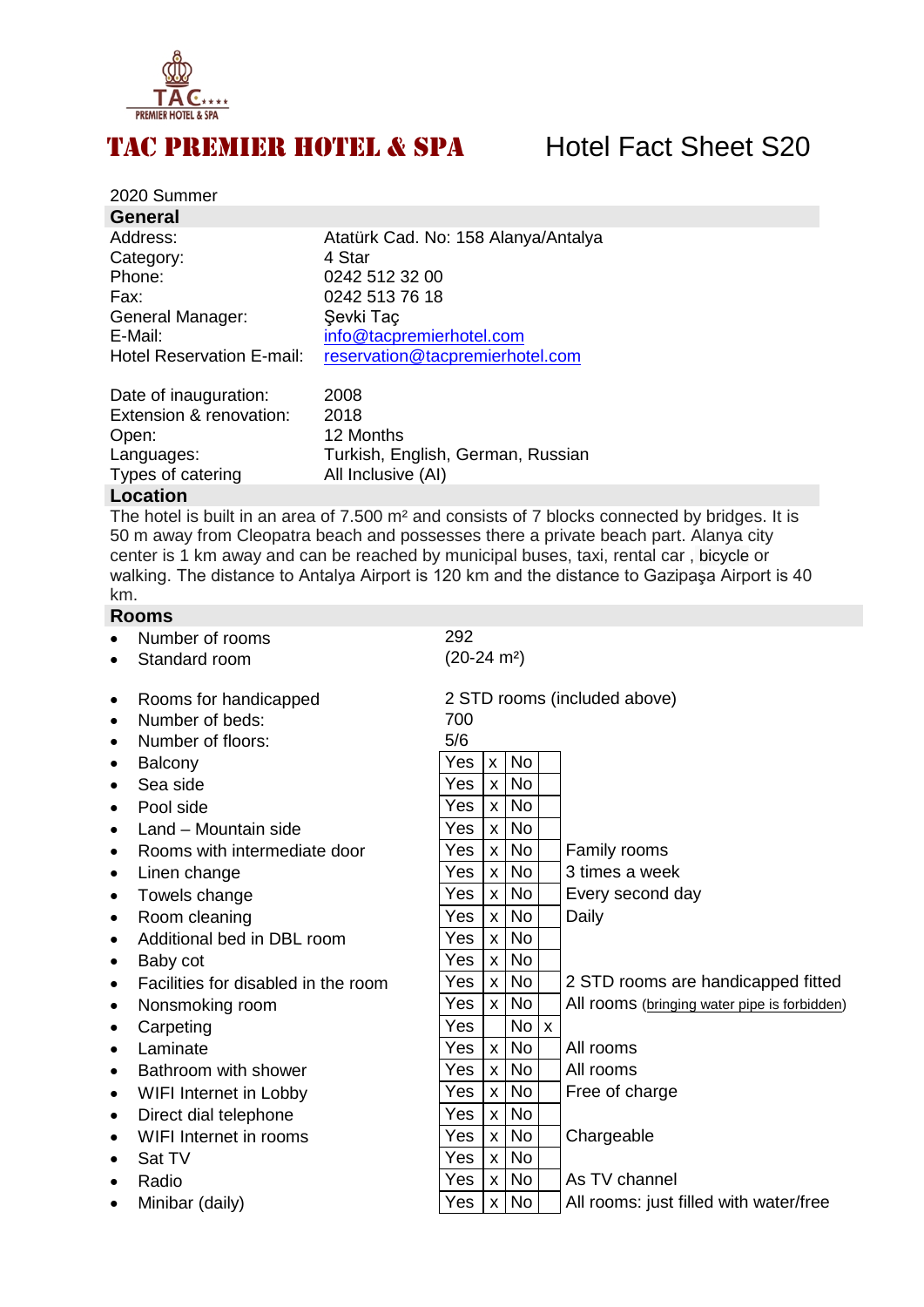

# TAC PREMIER HOTEL & SPA Hotel Fact Sheet S20

| Cooking facilities (kitchen)<br>$\bullet$             | Yes        |                           | No              | $\boldsymbol{\mathsf{x}}$                                                                                           |                                               |
|-------------------------------------------------------|------------|---------------------------|-----------------|---------------------------------------------------------------------------------------------------------------------|-----------------------------------------------|
| Tea/Coffee Set Up<br>$\bullet$                        | Yes        | $\mathsf{x}$              | <b>No</b>       |                                                                                                                     |                                               |
| Air-conditioning<br>$\bullet$                         | Yes        | $\mathsf{X}$              | <b>No</b>       |                                                                                                                     | Split, warm-cold                              |
| Safe (laptop size)<br>٠                               | Yes        | $\mathsf{X}$              | <b>No</b>       |                                                                                                                     | Chargeable                                    |
| Voltage:<br>$\bullet$                                 | Yes        |                           | <b>No</b>       |                                                                                                                     | 220 V                                         |
| Pets allowed:<br>$\bullet$                            | Yes        |                           | No <sub>1</sub> | $\boldsymbol{\mathsf{X}}$                                                                                           |                                               |
| Lifts:<br>$\bullet$                                   | Yes        | $\mathsf{x}$              | <b>No</b>       |                                                                                                                     | 2X main building, 6 X annex                   |
| Conference room:                                      | Yes        | $\mathsf{X}$              | <b>No</b>       |                                                                                                                     | 1, up to 70 people                            |
| <b>Laundry/Ironing Service</b>                        | Yes        |                           | <b>No</b>       | $\mathsf{x}$                                                                                                        |                                               |
| <b>Sport &amp; Soft Animation &amp; Activity</b>      |            |                           |                 |                                                                                                                     |                                               |
| Outdoor pool<br>$\bullet$                             | Yes        | $\boldsymbol{\mathsf{x}}$ | <b>No</b>       |                                                                                                                     | 1                                             |
| <b>Indoor Pool</b><br>$\bullet$                       | Yes        |                           | <b>No</b>       | $\mathsf{x}$                                                                                                        | 1                                             |
| Children's pool<br>$\bullet$                          | Yes        | $\mathsf{X}$              | <b>No</b>       |                                                                                                                     | 1 outdoor $+$ 1 indoor                        |
| Separate from main pool<br>$\bullet$                  | Yes        | $\mathsf{x}$              | <b>No</b>       |                                                                                                                     |                                               |
| Fresh water<br>$\bullet$                              | Yes        | $\mathsf{x}$              | <b>No</b>       |                                                                                                                     |                                               |
| Heating<br>٠                                          | Yes        | $\mathsf{x}$              | <b>No</b>       |                                                                                                                     | Only indoor pool, in winter season            |
| Waterslides<br>$\bullet$                              | Yes        |                           | No <sub>1</sub> | $\boldsymbol{\mathsf{x}}$                                                                                           |                                               |
| Sunbed & umbrella at the beach<br>$\bullet$           | Yes        | $\mathsf{x}$              | <b>No</b>       |                                                                                                                     | Chargeable (No.12 Beach)                      |
| Sunbed & umbrella at the pool<br>$\bullet$            | Yes        | $\mathsf{X}$              | <b>No</b>       |                                                                                                                     | Free of charge                                |
| <b>Beach towels</b><br>$\bullet$                      | Yes        |                           | <b>No</b>       | $\overline{\mathbf{x}}$                                                                                             |                                               |
| Sauna-Hammam<br>$\bullet$                             | Yes        | $\mathsf{X}$              | <b>No</b>       |                                                                                                                     | Free of charge                                |
| Fitness room<br>$\bullet$                             | Yes        |                           | <b>No</b>       | $\pmb{\mathsf{X}}$                                                                                                  |                                               |
| Massage<br>٠                                          | Yes        | $\mathbf{x}$              | No              |                                                                                                                     | Chargeable                                    |
| Hairdresser / Beauty salon<br>$\bullet$               | Yes        | $\mathsf{x}$              | <b>No</b>       |                                                                                                                     | Chargeable                                    |
| Golf<br>$\bullet$                                     | Yes        |                           | No <sub>x</sub> |                                                                                                                     |                                               |
| <b>Bicycles</b><br>$\bullet$                          | Yes        |                           | <b>No</b>       | X                                                                                                                   |                                               |
| <b>Tennis/Basketball/Football Courts</b><br>$\bullet$ | Yes        |                           | <b>No</b>       | $\boldsymbol{\mathsf{x}}$                                                                                           |                                               |
| Beach volleyball<br>$\bullet$                         | Yes        | $\mathsf{X}$              | <b>No</b>       |                                                                                                                     | Free of charge (No. 12 Beach)                 |
| Table tennis<br>٠                                     | Yes        | $\pmb{\times}$            | <b>No</b>       |                                                                                                                     | Free of charge                                |
| Doctor<br>$\bullet$                                   | Yes        | $\pmb{\mathsf{X}}$        | <b>No</b>       |                                                                                                                     | Chargeable                                    |
| <b>Billiard</b>                                       | Yes        | $\mathsf{X}$              | <b>No</b>       |                                                                                                                     | Chargeable                                    |
| Games room / Mini Club                                | Yes        |                           | $No$ $x$        |                                                                                                                     |                                               |
| Water sports                                          | Yes        | $\mathsf{x}$              | <b>No</b>       |                                                                                                                     | Chargeable (No.12 Beach)                      |
| Internet Room                                         | Yes        | $\mathsf{X}$              | No              |                                                                                                                     | Free of charge                                |
| WIFI Internet in Lobby                                | Yes        | $\mathsf{x}$              | No              |                                                                                                                     | Free of charge, in whole hotel lobby          |
| Restaurant - Food / Beverage - Bars                   |            |                           |                 |                                                                                                                     |                                               |
| <b>Breakfast</b><br>07:30-10:00                       |            |                           |                 |                                                                                                                     |                                               |
|                                                       | Restaurant |                           |                 |                                                                                                                     | Lobby Bar<br>10:00-24:00                      |
|                                                       |            |                           |                 |                                                                                                                     | Pool Bar<br>10:00-24:00                       |
| 12:30-14:00<br>Lunch                                  | Restaurant |                           |                 | **Freshly squeezed fruit juice, Turkish Coffee,<br>imported drinks, bottled beverage, water pipe<br>are chargeable. |                                               |
|                                                       |            |                           |                 |                                                                                                                     |                                               |
| Dinner<br>19:00-21:00                                 | Restaurant |                           |                 |                                                                                                                     | **24:00-10:00 all beverage are chargeable.    |
|                                                       |            |                           |                 |                                                                                                                     | **Highchairs are available at the restaurant. |